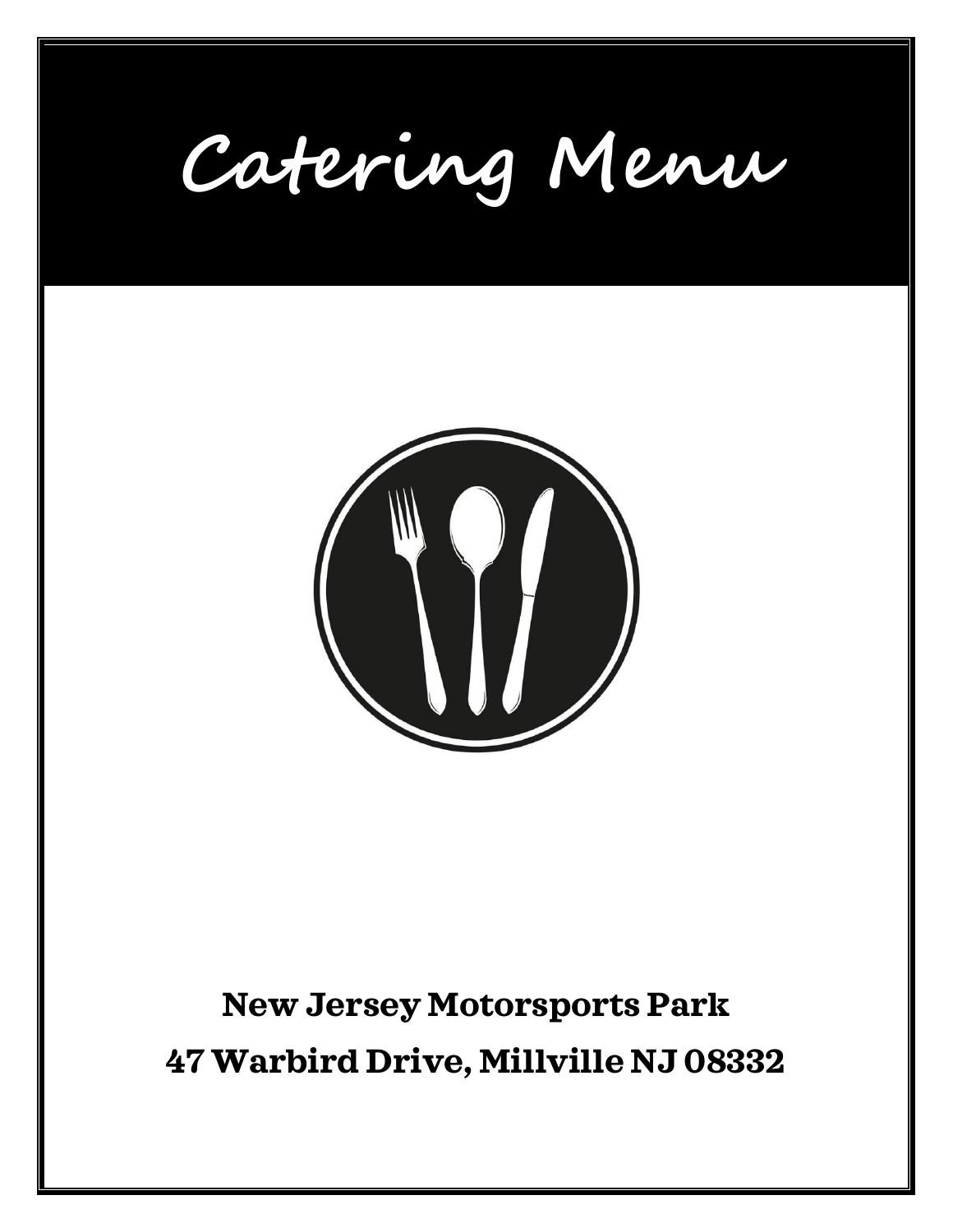# **Breakfast Breakfast**

# **Continental Breakfast**

Fresh Seasonal Fruit & Berries Assorted Breakfast Bread, Muffins & Pastries Cream Cheese, Butter, Jams Low Fat Yogurt

# **\$14.00 per person**

# **Breakfast Buffet**

Scrambled Eggs Country Sausage Hickory Smoked Bacon Home Fried Potatoes Fresh Seasonal Fruit & Berries Assorted Morning Breads & Mini Muffins Low Fat Yogurt

## **\$18.00 per person**

# **Chef Attended Buffet**

Chef Attended Omelet Station

Buttermilk Pancakes

Hickory Smoked Bacon and Breakfast Sausage

Home Fried Potatoes

Fresh Seasonal Fruit & Berries

Assorted Morning Breads, Mini Muffins and Pastries

Low Fat Yogurt

# **\$22.00 per person**

Packages include Coffee, Decaffeinated Coffee , and Orange Juice Packages available to a minimum of 25 Guests

Packages Include Hot and Cold Beverage Service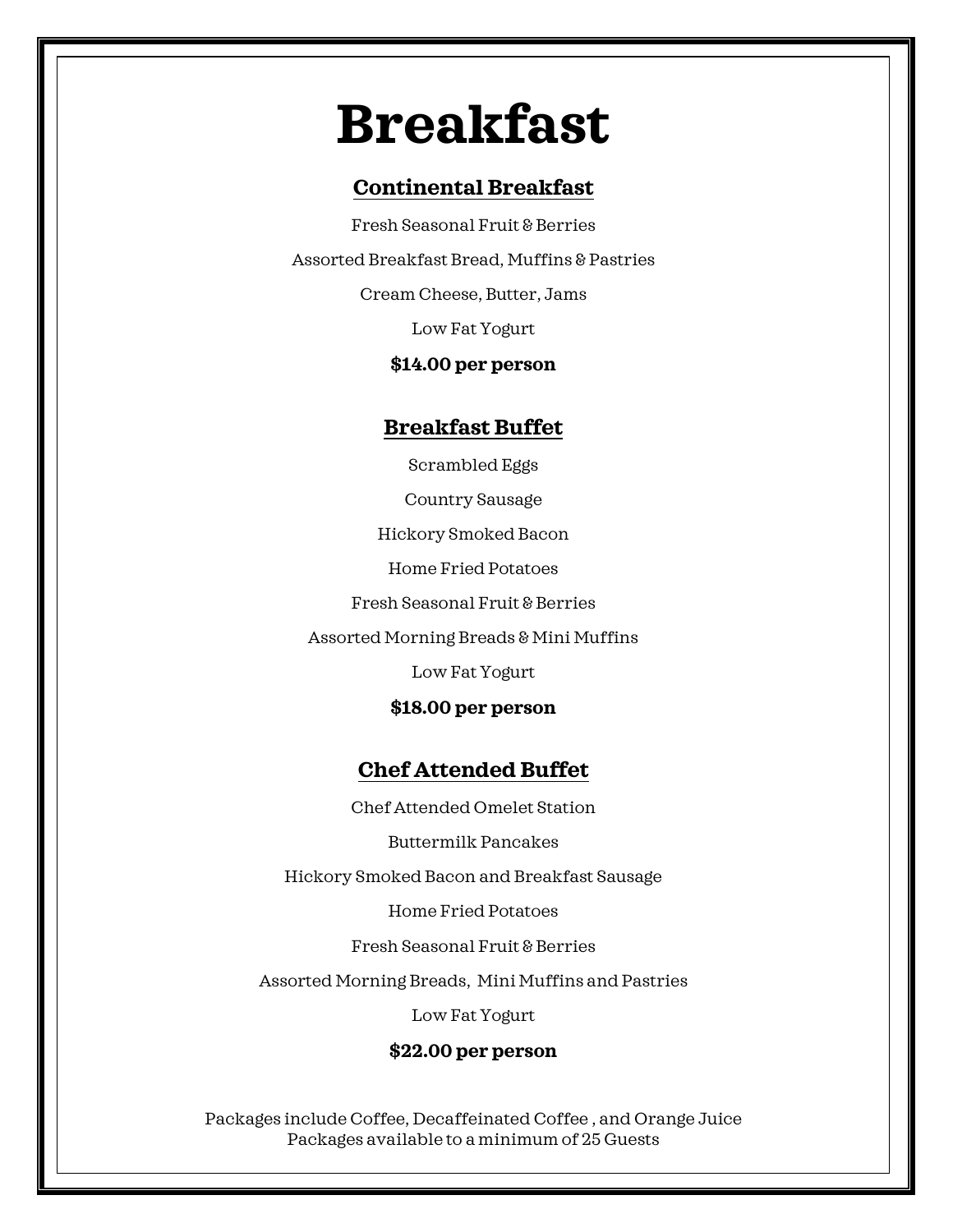# **Lunch**

# **Plated Lunch**

\$20.00 per guest

# **Appetizer: Choice of One**

Tossed Garden Greens Classic Caesar Salad

Minestrone Soup Chicken Corn Chowder Fresh Fruit Medley

Greek Salad

# **Entree: Choice of One**

Chicken Parmesan Baked with Classic Marinara Sauce and Topped with Three Italian Cheeses

> Grilled Breast of Chicken Antonio Fresh Mango Salsa with Cilantro and Lime

Herb Encrusted Salmon +\$4.00 Encrusted with Fresh Herbs and Finished in a Citrus Butter Sauce

Classic Caesar Salad Romaine Lettuce, Homemade Croutons, Traditional Caesar Dressing Add A Protein: Chicken- No charge │ Ahi Tuna +\$2.00 │ Grilled Shrimp + \$3.00

> Chicken Piccata Sautéed in Lemon Butter Wine Sauce and Capers

Chilled Pasta Salad Caprese Penne Pasta, Roma Tomatoes, Black Olives, Artichoke Hearts, Fresh Basil, and Mozzarella Cheese Add A Protein: Chicken - No charge │Ahi Tuna +\$2.00 │ Grilled Shrimp + \$3.00

> Cheese Tortellini and Italian Sausage Sun-dried tomatoes, spinach and pesto sauce

Grilled Skirt Steak +\$5.00 Topped with a Mushroom Burgundy Sauce

\$2.00 Upgrade for pre-selection of 2 Entrees All Entrees Served with chef's choice of vegetable and starch

# **Dessert: Choice of One**

Chocolate Mousse New York Style Cheesecake Apple Cobbler Strawberry Shortcake Spanish Crème Brulee

Includes Fresh Baked Rolls, Iced Tea, and Coffee Service. Minimum of 25 Guests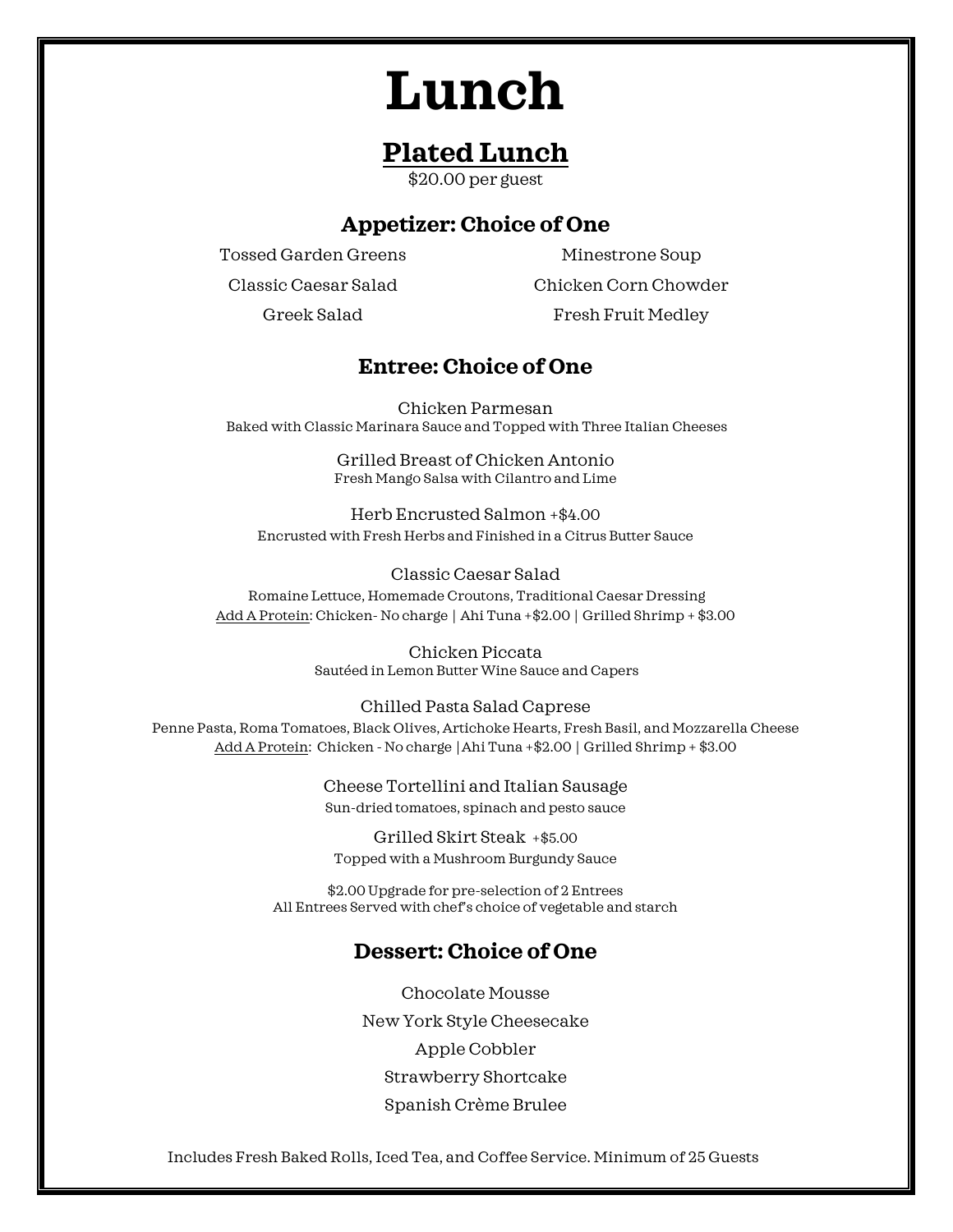# **Lunch Buffet**

\$23.00 per guest

# **Appetizer: Choice of Two**

Tossed Garden Greens Classic Caesar Salad Greek Salad

Minestrone

Chicken Corn Chowder Tomato Basil Bisque

Tomato Cucumber Salad Italian Pasta Salad Potato Salad

# **Entree: Choice of Two**

Chicken Parmesan Baked with Classic Marinara Sauce & Topped with Three Italian Cheeses

> Roasted Top Round of Beef Horseradish Cream Sauce and Natural Au Jus

Grilled Breast of Chicken Antonio Fresh Mango Salsa with Cilantro and Lime

Chicken Piccata Sautéed in Lemon Butter Wine Sauce & Capers

Cheese Tortellini Sun-dried tomatoes, spinach and pesto sauce

Slow Roasted Pork Loin Roasted garlic and rosemary demi-glace

Cheese Ravioli Ricotta Cheese and Served in a Marinara Sauce with Fresh Basil & Tomatoes

> Italian Sausage Picante Italian Sausage, Peppers and Onions

Herb Encrusted Salmon +\$2.00 Encrusted with Herbs and Finished in a Champagne Dill Sauce

> Fillet of Flounder Citrus Thyme Butter

### **Sides: Choice of Two**

Yukon Gold Mashed Potatoes

Herb Roasted Potatoes Rice Pilaf

Green Beans Mixed Vegetable Medley Honey Glazed Carrots Zucchini Provencal Broccoli Au Gratin

# **Dessert: Choice of One**

Cookies & Brownies Display Bread Pudding with Bourbon Cinnamon Sauce Warm Apple Cobbler Chocolate Mousse Cups

Includes Fresh Baked Rolls, Iced Tea, and Coffee Service. Available to a Minimum of 25 Guest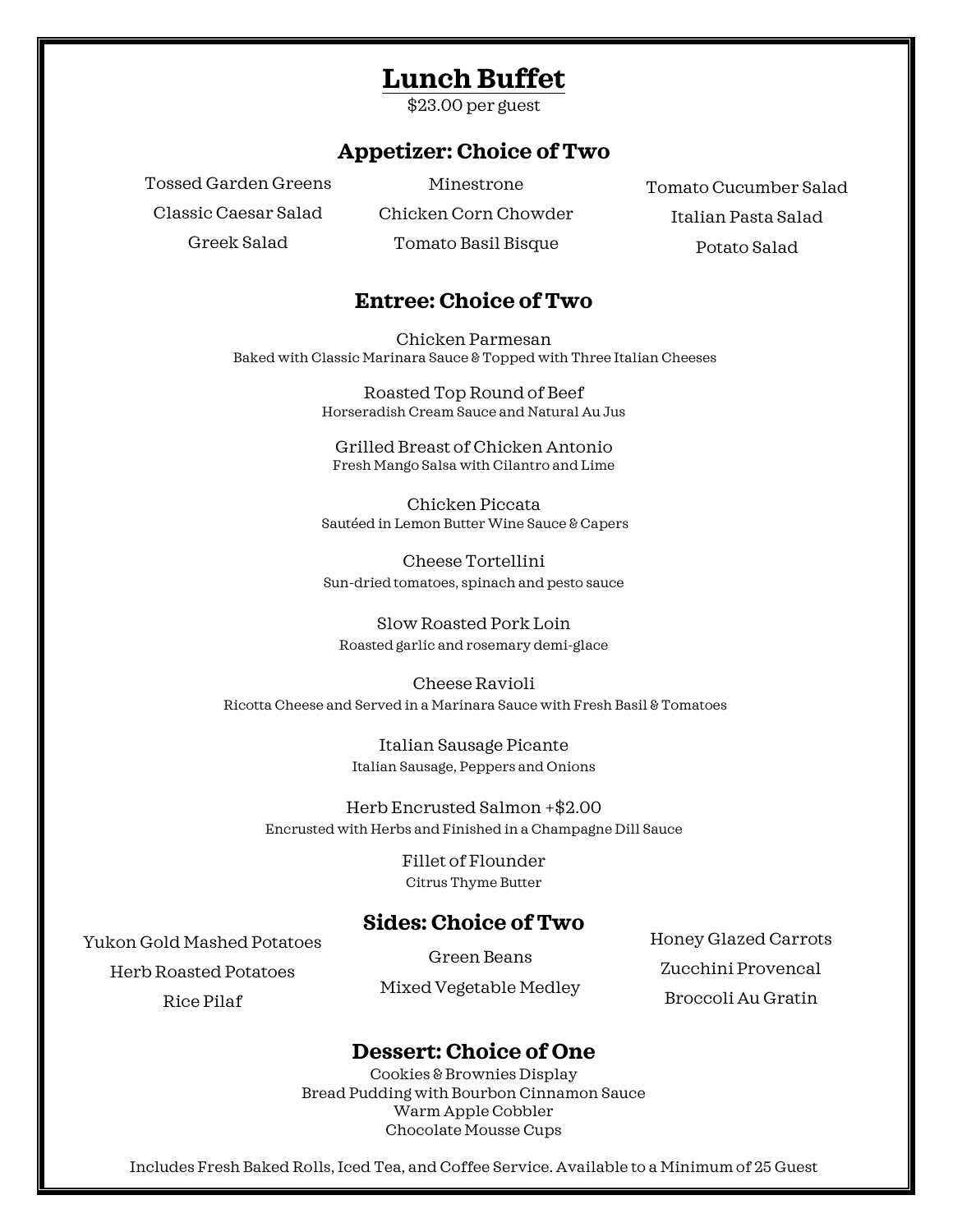# **Lunch Buffets**

## **Build Your Own Burger Buffet**

\$17.00 per guest

All-Beef Angus Burgers Brioche Rolls, Assorted Cheese, Lettuce, Tomato, Onions and Pickles Potato Salad and Coleslaw Potato Chips Cookies & Brownies

## **Classic Deli Platter**

\$17.00 per guest

Italian Style Pasta Salad Tossed Garden Green Salad with Balsamic Vinaigrette Assortment of Sliced Breads & Rolls Baked Ham, Roasted Turkey, Genoa Salami, Oven Roasted Roast Beef Swiss Cheese, American Cheese, Provolone Cheese Lettuce, Tomato and Onion Tray with Pickles Potato Chips Cookies & Brownies

### **Bar – B - Que**

\$22.00 per guest

BBQ Chicken Grilled Angus Burgers Lettuce, Tomato and Onion Tray with Pickles All Beef Hot Dogs Tossed Garden Salad with Balsamic Vinaigrette Bourbon Baked Beans Italian Style Pasta Salad Corn on the Cob Cole Slaw Cookies & Brownies

Add BBQ Ribs \$4.00 per person

Includes Iced Tea & Lemonade. Available to a Minimum of 25 Guest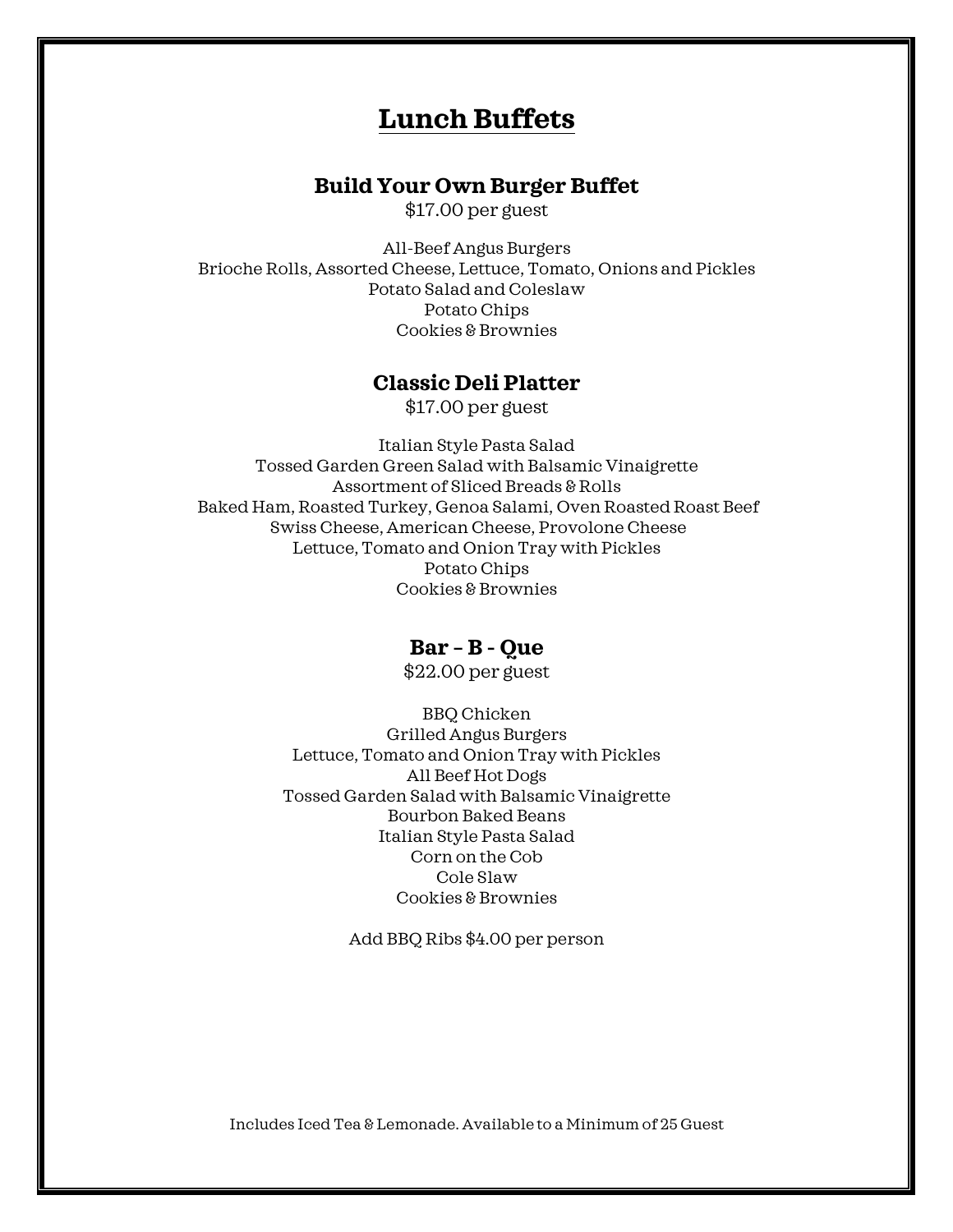# **Dinner**

# **Plated Dinner**

\$30.00 per person

# **Soup or Salad: Choice of One**

Tossed Garden Greens

Minestrone

Classic Caesar Salad

Chicken Corn Chowder

Greek Salad

Tomato Basil Bisque

Mixed Greens with Sun-Dried Cranberries, Candied Walnuts and Feta Cheese

Fresh Fruit Medley

### **Entree: Choice of Two Counts of each entrée are due 48 hours prior to event**

Chicken Parmesan Classic Marinara Sauce and Topped with Three Italian Cheeses over Linguini

> Grilled Breast of Chicken Antonio Fresh Mango Salsa with Cilantro and Lime

Chicken Piccata Sautéed in Lemon Butter Wine Sauce and Capers

Penne Pasta Neptune Jumbo Shrimp, Cherry Tomatoes, Fresh Basil, and Mozzarella Cheese

Herb Encrusted Salmon Encrusted with Herbs and Finished in a Champagne Dill Sauce

> Grilled 6 oz. Filet Mignon +\$7.00 Topped with a Mushroom Burgundy Sauce

Basked Stuffed Fillet of Flounder Filled with Spinach and Cheese, topped with Alfredo Sauce

> Pan Seared Crab Cake +\$4.00 Topped with a Roasted Red Pepper Aioli

All Entrees Served with chef's choice of vegetable and starch

# **Dessert: Choice of One**

Chocolate Cake

New York Style Cheesecake

Apple Cobbler

Strawberry Shortcake

Spanish Crème Brulee

Includes Fresh Baked Rolls, Iced Tea, and Coffee Service. Available to a Minimum of 25 Guests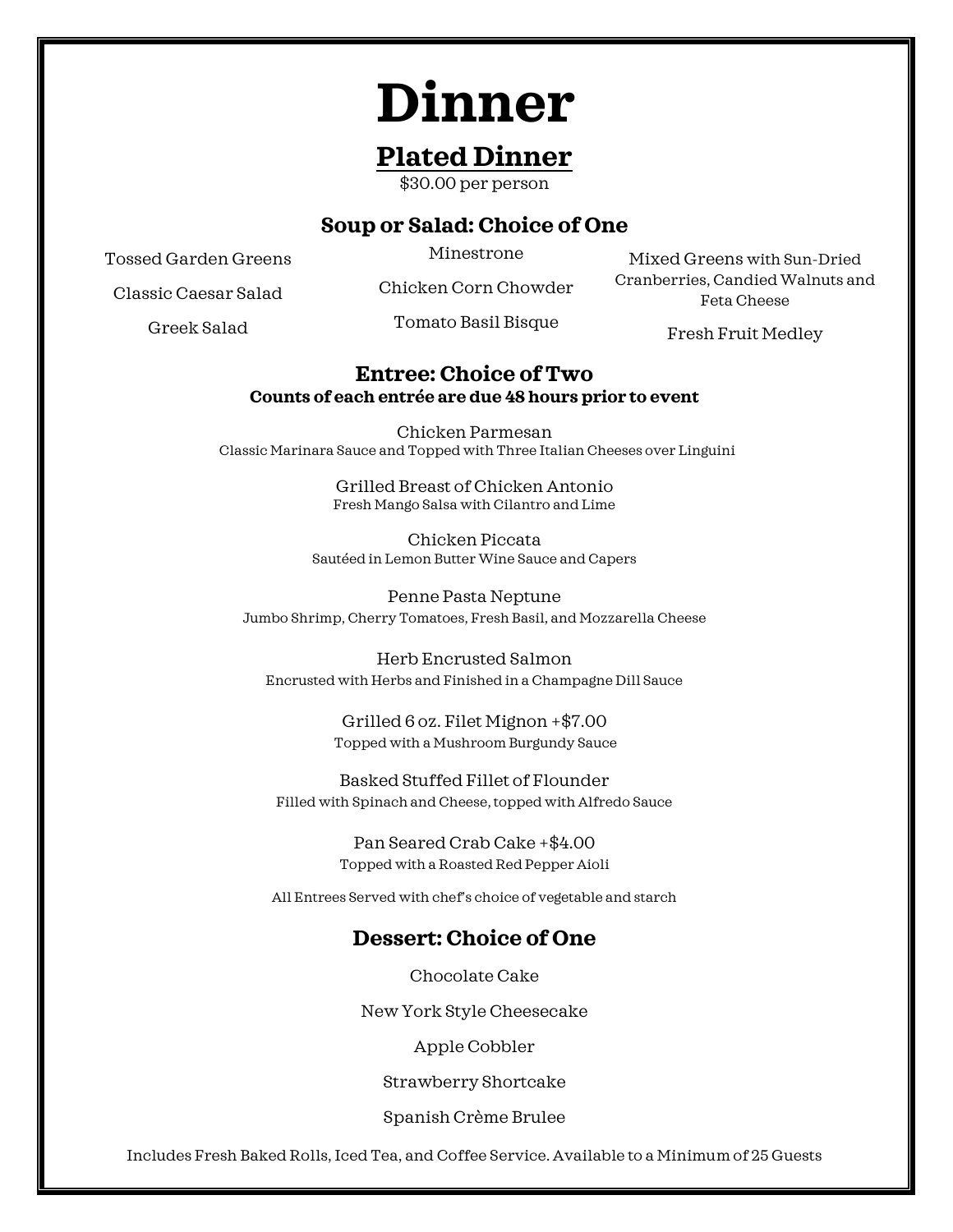# **Dinner Buffet**

\$30.00 per guest

# **Soup or Salad: Choice of Three**

Tossed Garden Greens

Classic Caesar Salad

Greek Salad

Chicken Corn Chowder Tomato Basil Bisque

Minestrone

Cucumber & Tomato Marinade Italian Pasta Salad Bow Tie Pasta with Olive Oil

# **Entree: Choice of Three**

Chicken Parmesan Classic Marinara Sauce and Topped with Three Italian Cheeses

> Slow Roasted Pork Loin Roasted garlic and rosemary demi-glace

Grilled Breast of Chicken Antonio Fresh Mango Salsa with Cilantro and Lime

Chicken Piccata Lightly Battered Chicken Breast Sautéed in Lemon Butter Wine Sauce and Capers

Pasta Caprese Penne Pasta Tossed with Chicken, Tomatoes, Fresh Basil, and Mozzarella Cheese

> Herb Encrusted Salmon Encrusted with Herbs and Finished in a Champagne Dill Sauce

Roasted Tenderloin of Beef +\$4.00 Sliced and Topped with a Mushroom Burgundy Sauce

Fillet of Flounder Francaise Egg Battered Flounder Topped with Fresh Lemon, Capers, and a White Wine Sauce

> Pan Seared Crab Cake +\$4.00 Topped with a Roasted Red Pepper Aioli

#### $\Omega$ **Sides: Choice of Two**

Yukon Gold Mashed Potatoes Herb Roasted Potatoes Mixed Rice Pilaf

Green Beans Mixed Vegetable Medley

NY Style Cheesecake with Fresh Strawberries Honey Glazed Carrots Zucchini Provencal Broccoli Au Gratin

# **Dessert: Choice of One**

Cookies & Brownies Individual Chocolate Mousse Bread Pudding with Bourbon Cinnamon Sauce Warm Apple Cobbler Spanish Crème Brulee

Served with Fresh Baked Rolls, Iced Tea, and Coffee Service. Available to a Minimum of 25 Guests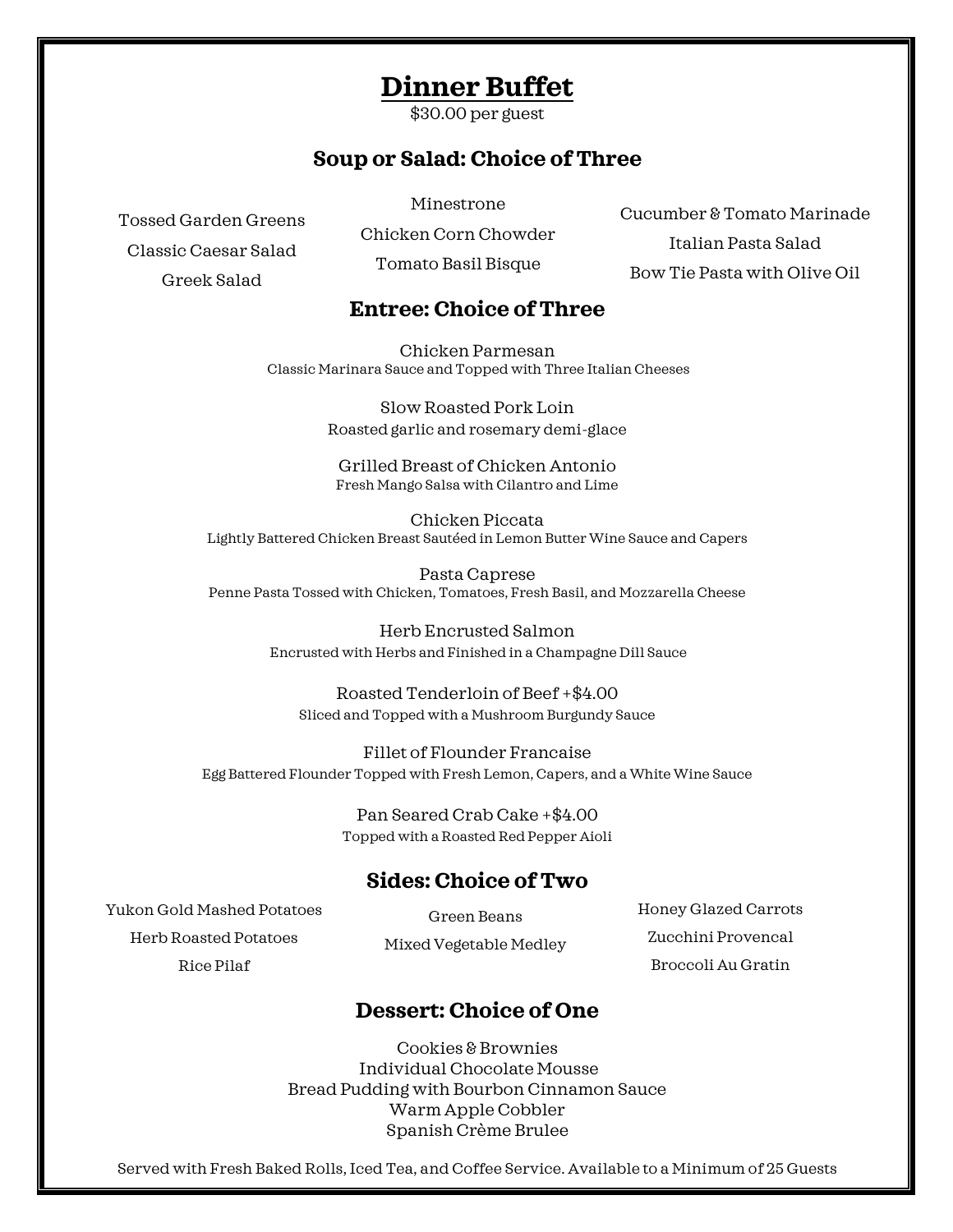# **Cocktail Receptions**

## **Butlered Standard Hors D 'oeuvres**

Priced Per Piece. Minimum of 10 Pieces per selection

Shrimp Risotto Bites \$2.00 Beef Satays \$1.75 Italian Sausage Bites \$1.50 Cordon Bleu Bites \$1.50 Mini Crab Bites \$2.25

Franks in the Blanket \$1.50 Vegetarian Spring Rolls \$1.50 Pork Pot Stickers \$1.50 Cajun Tenderloin Crostini \$2.00 Spanakopita \$2.75

Mini Quiche \$1.50 Sesame Chicken Satays \$1.50 Spinach Stuffed Mushrooms \$1.50 Fried Ravioli \$1.50

## **Packaged Butlered Hors D 'oeuvres**

Pick 6 standard selections. Based on 5 pieces per guest. Butlered for 1 Hour. \$10.00 per person

# **Premium Hors D' oeuvres**

By the Piece. Minimum of 20 Pieces Grilled Lollipop Lamb Chops \$4.00 Prosciutto Asparagus \$3.00 Filet Mignon Kabobs \$4.00 Oysters Rockefeller \$3.00 Jumbo Shrimp Cocktail \$4.00 Seafood Martini \$4.00 Crab Stuffed Mushroom \$3.00 Scallops Wrapped in Bacon \$3.00 Coconut Shrimp \$3.00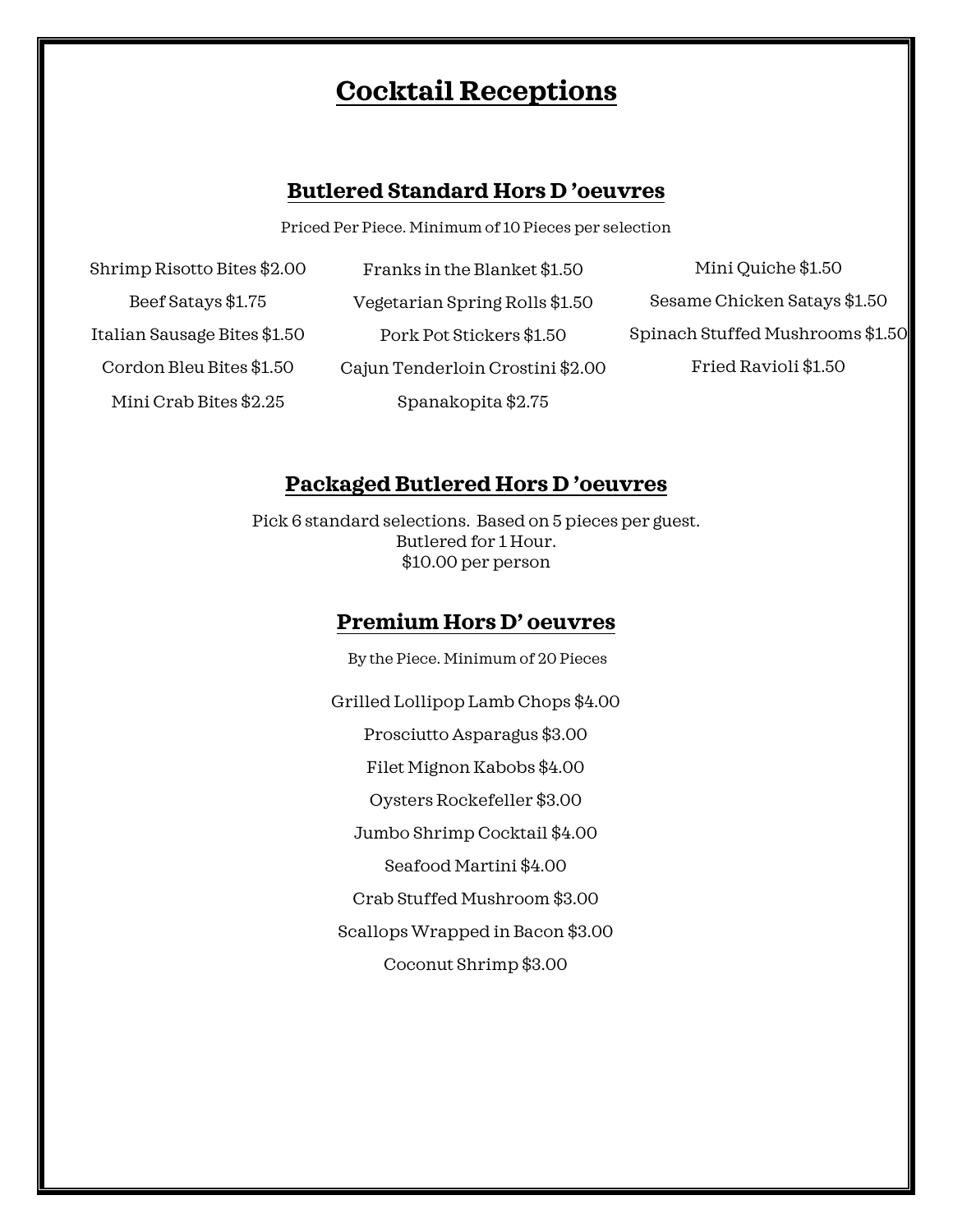# **Cold Reception Stations**

Per Person Price Based upon 1 Hour Service

Crisp Vegetable Crudité \$4.00 Fresh Seasonal Vegetables, with Spinach and Roasted Garlic Dip

Antipasto Display \$6.00 Assorted Grilled and Roasted Vegetables, Italian Specialty Meats, Cheeses and Olives

> Fresh Hummus & Pita Display \$4.00 Roasted Garlic Hummus and Pita Triangles

International & Domestic Cheese Display \$5.00 Imported and Domestic Cheese, Fresh Fruit Garnish and Assorted Flat Breads

> Spinach & Artichoke Dip \$3.00 Served with Pita Triangles

Bruschetta \$3.50 Tomato, Basil, Garlic, and Olive Oil on Crostini

# **Action Stations**

Per Person Price Based upon 1 Hour Service

# **Chef Attended Carving Station**

All carved items served with mini rolls. Minimum of 50 guests Carver Fee of \$50.00

Whole Roasted Turkey Breast, Cranberry Relish and Gravy \$8.00 Honey Glazed Ham, Apricot Chutney \$9.00 Herb Encrusted Pork Loin, Rosemary Demi-Glace \$9.00 Top Round of Beef, Au Jus and Horseradish Cream \$9.00

### **Chef Attended Pasta Station \$8.00**

All pasta stations served with garlic bread. Minimum of 50 guests Attendant Fee of \$50.00

Pasta - Select One: Penne Pasta, Cheese Tortellini, Spiral, Bow Tie Pasta, or Rigatoni

Sauce - Select Two: Garlic & Oil, Fresh Marinara, Pesto Basil Cream, Vodka Cream Sauce, Puttanesca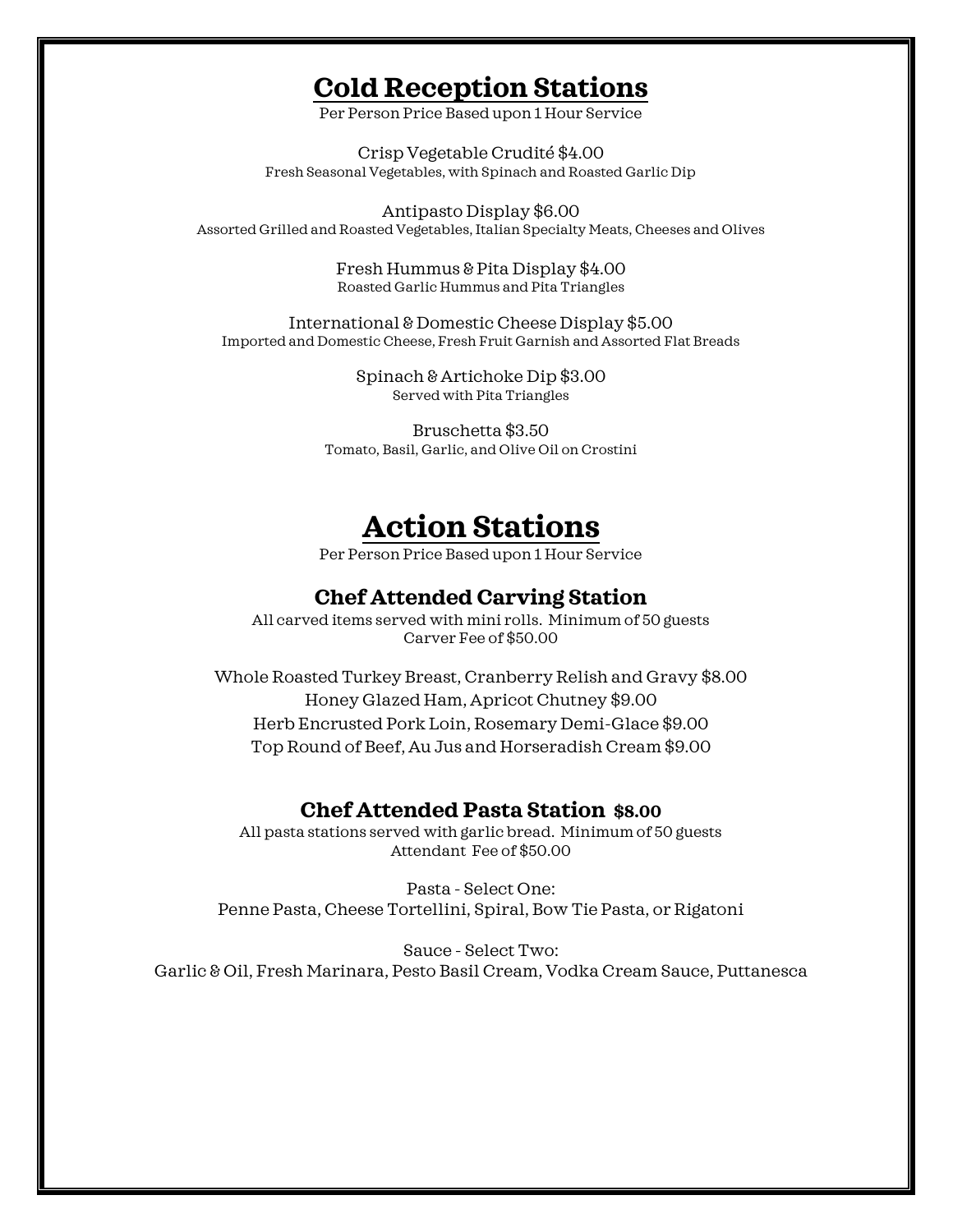# **Beverage Selections**

# **Bottled Water, Soft Drinks, Iced Tea & Lemonade**

\$5.00 First Hour. Add \$2.00 per guest per each additional hour

# **Imported and Domestic Beer & Wine**

\$7.00 First Hour. Add \$3.00 per guest per each additional hour

# **Hosted Open Bar**

\$12.00 First Hour. Add \$4.00 per guest per each additional hour

Premium Spirits to include:

Tito's Vodka Absolut Vodka Jack Daniels Whiskey Bacardi Rum Captain Morgan Rum Tanqueray Gin Beefeater Gin Jim Beam Bourbon Seagram's VO Jose Cuervo Tequila Southern Comfort

Domestic and Imported Beer

House Wine

Soft Drinks

### **Champagne Toast**

Korbel Champagne \$4.00